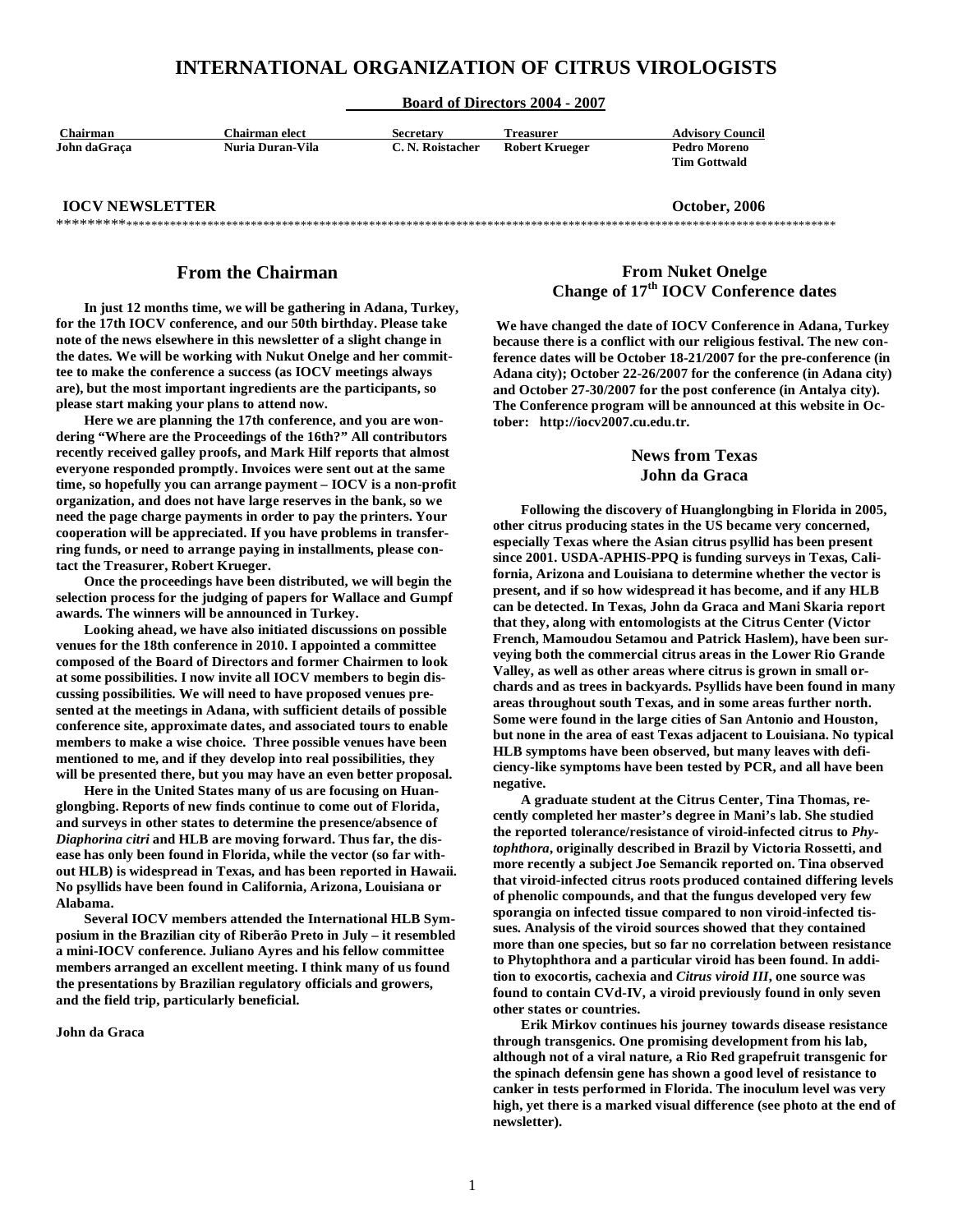# **Tristeza Survey, Italy Mario Davino & Angelo Caruso**

*Citrus Tristeza Virus* **was detected in open field for the first time in Calabria in 1982 (Davino et al., 1983) on material imported illegally from other countries. Subsequently, thousands imported ornamental citrus plants were found to be infected in several nurseries in Tuscany (Davino and Terranova, 1999). In the last years the situation has dramatically changed. In fact, thousands infected trees of various citrus cultivars have been found in commercial citrus orchards in Sicily, Calabria and Apulia (Davino et al., 2003). In the last four years both the Department of Phytosanitary Sciences and Technologies, University of Catania and the "Istituto Sperimentale per l'Agrumicoltura" in collaboration, have tested more than 50,000 citrus trees of various cultivars (see Table). All CTV isolates recovered from infected trees have been characterized (Davino et al., 2003a, b; Davino et al, 2004; Davino et al., 2005a,b) Researches of commercial citrus orchards in Sicily revealed that 90% of aphid populations was constituted by** *Aphis gossypii***, while** *A. fabae* **and** *Macrosiphon euphorbiae* **accounted for 5% each (Davino et al., 2004). Since 1985 it was demonstrated that aphid species in Sicily are able to transmit CTV isolates (Davino & Patti, 1985; Davino et al., 1989). Thus far** *Toxoptera citricida* **has not been found in citrus orchards in Sicily. In a citrus growing area of Eastern Sicily it was observed that the proportion of CTV infected trees increased from 21 to 90% within four years. The data suggests that CTV has been present for many years in commercial citrus orchards in Southern Italy.** 

# **Gottwald Honored Edward B. Knipling, ARS Administrator**

**Tim Gottwald, research leader was honored at the Florida Fruit and Vegetable Association. On September 19, Calvin Arnold, director, ARS U.S. Horticultural Research Laboratory, Ft. Pierce, FL, and Timothy Gottwald, research leader of the lab's Subtropical Plant Pathology Research Unit, attended the 2006 Florida Fruit & Vegetable Association Convention in Orlando, FL. Gottwald was honored as the association's 2006 Researcher of the Year, in recognition of his significant research achievements benefiting Florida's fruit, vegetable, tropical fruit, and sugar cane industries. Specifically cited was his 2002 paper:** 

**Citrus Canker: The Pathogen and Its Impact Gottwald, T. R., Graham, J. H., and Schubert, T. S.12 August 2002.** 

**Summary: The U.S. has seen an increase in introductions of invasive plant pests into agricultural crops. In Florida, one such invasive species is a bacterial plant pathogen that causes Asiatic citrus canker. Its eradication has received considerable press attention and legal challenges, has produced far-reaching political and socioeconomic impact in Florida, and has implications for national and international trade.**



#### **Irey et al. 2006**

**Post-hurricane Analysis of Citrus Canker Spread and Progress towards the Development of a Predictive Model to Estimate Disease Spread Due to Catastrophic Weather Events M. Irey, T. R. Gottwald, J. H. Graham, T. D. Riley, and G. Carlton. August 2006.** 

**Summary: Geospatially referenced citrus canker infection data from infections that were discovered after the 2004 hurricane season were examined in relation to wind and rain conditions experienced during the hurricanes and used to develop a predictive model to explain storm-related spread of citrus canker. The results suggest that the predictive model shows great promise a tool to predict disease spread as a result of extreme weather events and as a means of targeting resources for citrus canker survey and detection activities.** 

### **News from Fort Pierce, Florida**

# **Mark Hilf, USDA-ARS**

 **This summer in Fort Pierce was rather quiet, with no major hurricanes to contend with this year. Bob Owens, USDA-ARS, Beltsville Maryland visited the USDA station in Fort Pierce Sept. 17-19, to evaluate the progress of a field plot to study viroid dwarfing in grapefruit that is part of a collaborative project with Mark Hilf and Kim Bowman of the Plant Pathology and Horticulture and Breeding units at the USDA in Fort Pierce. Toru Iwanami, Chief Scientist of the Citrus Greening Research Team at the National Institute of Fruit Tree Science, Tsukuba, Japan, will visit Florida from Oct. 31-Nov.9. Toru will visit with Bill Dawson at the Univ. of Florida, Lake Alfred and with Tim Gottwald and Mark Hilf at the USDA to discuss and present research on citrus greening and to see Florida greening symptoms in the field. From Dec. 5-7, Tim Gottwald will attend and present at an International Workshop for the "Prevention of Citrus Greening Disease in Severely Infected Areas", which will be held in Ishigaki, Okinawa, Japan. Tim will join with other international experts to discuss what is an ongoing disease problem in many citrus areas, but which is a new and growing problem in Florida.** 

# **Marina Barba - Italy**

**Virus and virus-like diseases department of CRA-Istituto Sperimentale per la Patologia Vegetale, Roma, routinely investigates the sanitary status of citrus plants in central Italy for the presence of Citrus Tristeza Virus (CTV) by means of collaboration with regional phytosanitary service of Latium. These analyses are carried out with serological (ELISA) and/or molecular tests (RT-PCR).** 

 **Moreover, in the frame of the national Project "Citrus fruit growing" supported by Italian Ministry of Agriculture, researches on citrus viroids started in our Institute in 2003.** 

**A one-tube one-step RT-PCR was developed and utilized for detection of CEVd and HSVd in citrus field-plants collected in several citrus orchards of the main citrus growing areas and nurseries of Latium and Tuscany regions (Ragozzino et al., 2004). This technique proved to be very reliable, sensitive, easier and more rapid compared with other protocols actually in use for citrus viroids diagnosis. The results of our investigation showed the presence of CEVd and HSVd in the , respectively, 100% and 30% of the samples from Latium region and 45% and 9% from Tuscany region.** 

**Recently, the Institute has been invited by local service (Calabria region) to investigate on the sanitary status of citrus plants grown in Calabria, a region of South Italy very important for the cultivation of this crop. This collaboration will cover a period of 3 years for the phytosanitary control of citrus plants either in nursery production or in the field. Mother plants will be investigated for the presence of the most important viroids and viruses, with particular attention to CTV.**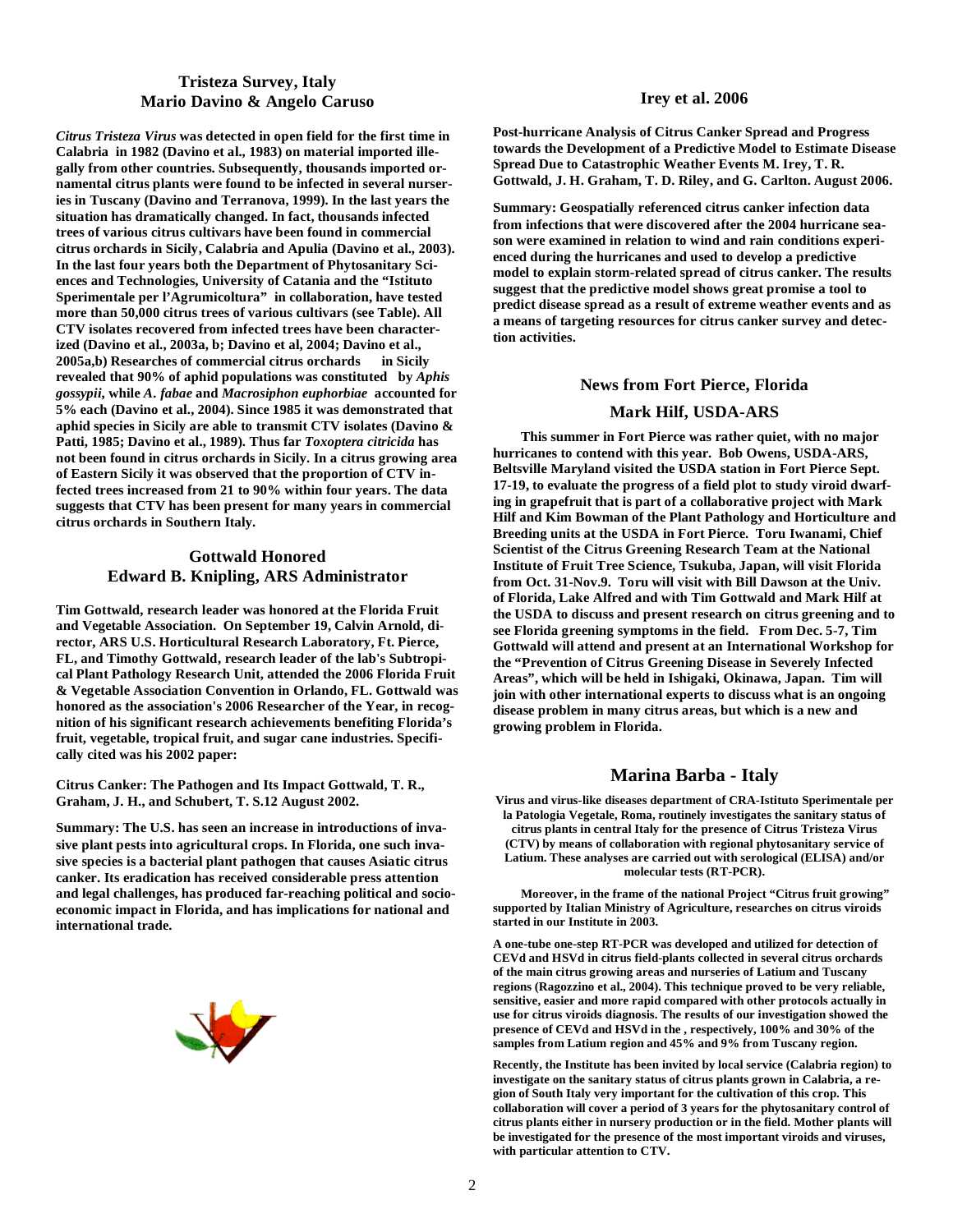**Up to now, about 500 samples of different Citrus species, mainly Lemon and Orange, collected from Calabria nurseries, have been processed in order to detect, by ELISA (and/or by molecular methods, if necessary), the presence of CTV. At the moment all samples resulted negative for this virus. We analyzed also about 50 mother plants for the presence of** *Citrus Psorosis Virus* **(CPsV) and, at the moment, it seems that the disease, and the associated virus, is not present in the inspected nurseries.** 

**Publications of interest to IOCV membership:** 

**Ragozzino E., Faggioli F., Barba M., 2004. Development of a one tube-one step RT-PCR protocol for the detection of seven viroids in four genera: Apscaviroid, Hostuviroid, Pelamoviroid and Pospiviroid. Journal of Virological Methods, 121:25-29.** 

**Ragozzino E., Faggioli F., Barba M, Detection and Distribution of Citrus exocortis viroid and Hop Stunt Viroid in citrus orchards of central Italy as revealed by one-step RT-PCR. 16th IOCV Conference 2005, pp. 463-465 (in press).** 

**\*\*\*\*\*\*\*\*\*\*\*** 

# **Juliet Ochasan Philippines**

 **\* On October 16-20th I will be conducting a training session on disease indexing on citrus and banana here in my laboratory in Baguio City, using ELISA and PCR. About 25 are expected to attend from all over the country.** 

 **\* On October 24-26th we have a national fruit symposium, where I will be presenting a paper on the production of quality plant materials of citrus.** 

**Here are some developments on the citrus industry and upcoming events:** 

 **\*The issuance by the Secretary of Agriculture of Administrative Order #6 series of 2006, which provides the guidelines on the production, regulation, promotion, procurement and distribution of seeds and planting materials. This includes citrus plant material certification and accreditation of citrus nurseries. This is a welcome development as it has been several decades of attempting to put in place a certification system for citrus.** 

 **\* Fifteen growers graduated from the first Farmer Field School (FFS) on citrus, which was piloted from March 2005 to May 2006, in one of the Cordillera provinces. I was one of the three facilitators.** 

 **\* Upcoming events: October 9-13 - I was requested by the local government unit of Kasibu, Nueva Viscaya to lead a task force on citrus Huanglongbing eradication. This will be the first attempt to eradicate trees showing typical Huanglongbing symptoms. This is an initiative of the grower's cooperative and the local government.** 

#### **\*\*\*\*\*\*\*\*\*\*\***

*Xylella fastidiosa* **in citrus orchards of the State of São Paulo, Brazil** 

**Helvécio D.Coletta Filho, Kely C. S. Alves, Hélio R. Triboni** 

**& Marcos A Machado** 

 **Citrus Variegated Chlorosis (CVC) still remains a serious disease in sweet orange orchards of the State of São Paulo, Brazil. The disease incidence across the citrus growing regions of São Paulo is known in detail from Fundecitrus surveys** 

**(www.fundecitrus.com.br/english/est\_cvc\_us.html), but the knowledge about the bacterium incidence is still not evident. In 2005, almost one thousand samples from Northern (435), Central (410) and Southern (326) citrus growing regions of São Paulo State were collected and analyzed by PCR for X. fastidiosa and visually for CVC symptoms. Plants with different ages (0 – 2, 3 – 5, 6 -10, and > 10 years old), within each region, were sampled. The frequency of X. fastidiosa and disease symptoms are shown in the table bellow. In the Northern and Central regions, the incidence of X. fastidiosa was higher, as initially expected since the incidence of the disease in both regions were also higher. In the Southern region, in spite of the low disease incidence, a relatively high frequency of the bacterium was observed. Potentially associated with this result is the longer drought period, during the winter, observed mainly in both Northern and Central regions then in Southern São Paulo areas. As already pointed by previous work, the expression of CVC symptoms may have a strong environmental influence, potentially associated to water stress. Plants until two years old showed lower incidence of both the disease and the bacterium, emphasizing the importance of the certificated nursery programs, which has been mandatory since 2002, and the initial field management of CVC for controlling the disease.** 

**Percentage of incidence of Citrus Variegated Chlorosis (CVC) and Xylella fastidiosa (X.f.) in orchards from São Paulo State, according with age of plants and geographic regions.** 

| Age (Yrs)1 CVC |    | X.f.2 | <b>Geographic regions</b> | <b>CVC</b> | X.f. |
|----------------|----|-------|---------------------------|------------|------|
| $0 - 2$        | 2  | 4     | North                     | 67         | 74   |
| 3 - 5          | 21 | 23    | <b>Central</b>            | 48         | 52   |
| $6 - 10$       | 34 | 57    | South                     | 5          | 35   |
| > 10           | 50 | 65    | Average                   | 41         | 59   |
|                |    |       |                           |            |      |

**1Data from all regions of Sao Paulo State.** 

**2Based on the percentage of positive PCR.** 

#### \*\*\*\*\*\*\*\*\*\*\*

### **Arguments for a plant laboratory in any**

#### **comprehensive indexing program.**

#### **C. N. Roistacher**

 **Mention is sometimes made to do away with the plant index in a certification program since there are now many excellent laboratory techniques for the detection of graft-transmissible pathogens of citrus. It is my belief that plants are still not only needed, but are a necessity in any comprehensive indexing program.** 

 **The California Certification program and indexing. In developing the California Certification Program back in the early 1950's, I had the responsibility to develop an indexing program for citrus for the Variety Improvement Program, later called the California Citrus Clonal Protection Program. (EcoPort slide program ID 164)** 

#### http://ecoport.org/ep?SearchType=slideshowView&slideshowId=164

 **This was a grave responsibility, for if I should miss detection of any virus or viroid or pathogen, hundreds of thousands of buds would be distributed throughout the State of California and since our budwood was exported to countries worldwide, this missed pathogen would be present and it would have my name on it. Therefore great care and research was done to develop the UC system of plant growth for citrus so that the finest plants would be grown to enable detection of the mildest reacting pathogens. (See the UC system of plant growth - EcoPort slide show ID 82)** 

http://ecoport.org/ep?SearchType=slideshowView&slideshowId=82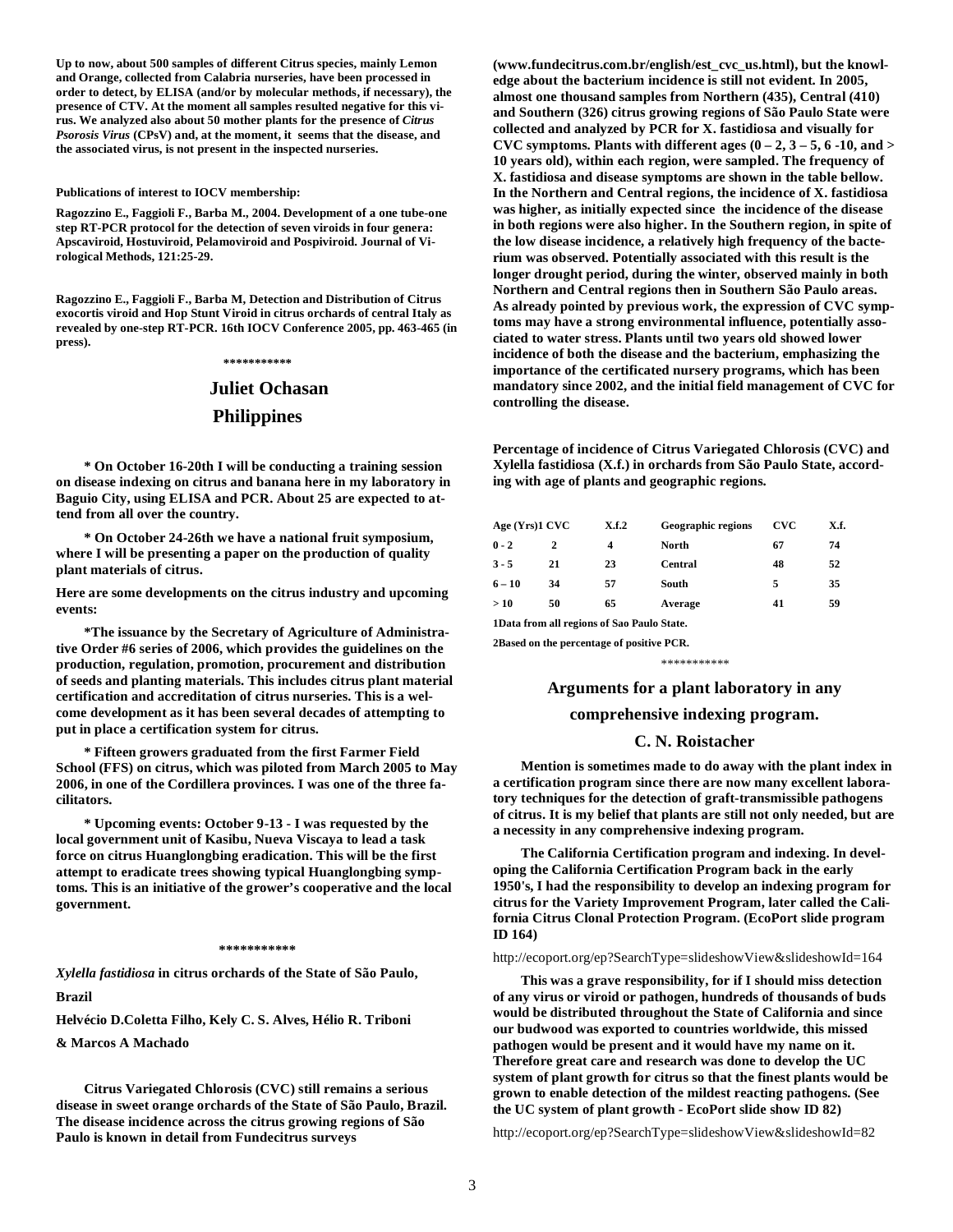**Bio-multiplication. Bio-multiplication is the unique property of plants to multiply pathogens from a very few to many millions when a plant is cut back after inoculation. When virus or other pathogen titer is low they can be missed by molecular detection methods, plants will rarely if ever miss the presence of the pathogen after inoculation. In comparative tests, ELISA failed to detect the Citrus tatter leaf virus (in Texas and in Thailand) when temperatures were too warm whereas plant indexing was uniformly successful. Similarly, it has been shown that ELISA will fail to detect the Citrus tristeza virus and the Citrus psorosis virus during the warm summer months.** 

 **Pathogens detected only in plants. (Others can be found by reviewing the IOCV proceedings)** 

**Concave gum (Worldwide)** 

**Impietratura (Europe, South Africa and North Africa)** 

**Cristacortis. (Europe and North Africa)** 

**Severe strains of Citrus tristeza virus such as the Peru, Capao Bonito or 12B isolates.** 

**Fatal yellows (California)** 

**Yellow vein (California)** 

**Various Yellow vein diseases in Pakistan and India** 

**Gummy bark (in all countries of the Middle East)** 

**Citrus measles (Florida & Brazil)** 

#### **Rubbery wood (India)**

 **In addition, there are a number of citrus pathogens for which specific laboratory detection procedures have been developed and these individual assays would have to be included in any comprehensive non-biological indexing program. However, in a comprehensive indexing program where a large range of index plants are used, the probability for detection of these pathogens or new pathogens, would be materially increased.** 

 **The plant can pick up certain dwarfing factors where no virus or pathogen is present (Roistacher et al. 1972 - p. 199-204. In Proc. 5th Conf. IOCV, Univ. Fla. Press, Gainesville.).** 

 **In summary, I believe that the plant is still a necessity in any comprehensive indexing program.** 

#### \*\*\*\*\*\*\*\*\*\*

#### **Reunion Islands**

#### **Christian Vernier**

*(In response to an E-mail on the disappearance of the vectors of HLB in Reunion)* 

 **I have been working on citrus canker for 18 months in Reunion island in wonderful new facilities located in the south of the island in Saint-Pierre(beautiful structure with very good and complete equipement for plant pathologists (from gene to epidemiology).** 

 **Huanglongbing disease in Réunion is under control for years. Even citrus producers forgot about it!** 

 **After the introduction of** *Tamarixia dryi* **in 1974, specific parasite of** *Trioza erytreae***, this African psyllid disappeared after 5 years. Actually, a second host of** *T. dryi* **existed in Reunion which was the psyllid of the giant bramble (***Rubus alccifolius***, a wild invasive species), named** *Trioza litseae* **or** *T. eastopi***, which was present near the orchards.** *Tamarixia dryi* **was then always present in this host close to the citrus. When the African psyllid came in the or-** **chard, it was attacked by the parasite. As** *T. dryi* **preferred** *T. eryrtreae***, this psyllid was destroyed.** *T. eryrtreae* **was not observed anymore in Reunion for 25 years. Normally, it is not the case and an equilibrium takes place between the parasite and the host, but because of the presence of an alternative host, the "preferred" host disappeared.** 

 **A specific parasite of the Asian psyllid (***Diaphorina citri***) was also introduced in 1978. This parasite** *Tamarixia radiata* **established an equilibrium with the Asian psyllid. This psyllid was not present anymore in the citrus orchards but persisted in populations more or less important in the hedges of** *Murraya paniculata***. Recently, one technician tried to capture some Asian psyllids for one of our researcher working on HLB (Frédéric Gatineau) and it was very difficult to find some.** 

 **So we cannot say that we have completely eradicated HLB, and some Liberibactors could be present in some trees. But, for many years, there was no complaining about declining citrus in the orchards due to HLB.** 

### **Citrus in Reunion without HLB (greening disease)**

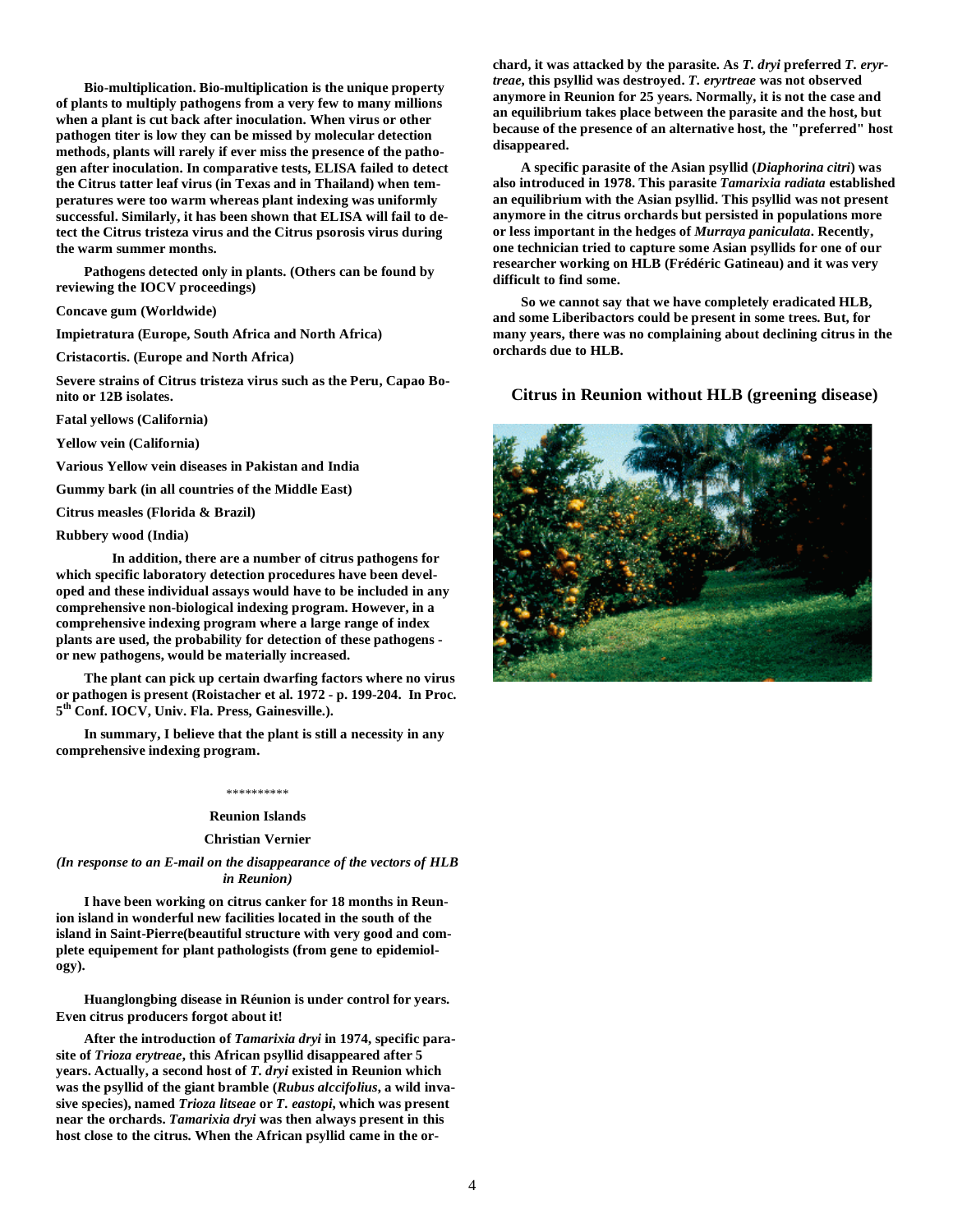# **A new view of the Parent Washington navel orange tree**

# **C. N. Roistacher**

 **The mother of all Washington navel orange trees resides in Riverside, California and is now 133 years old. When it was 100 years old, it was indexed and two pathogens were found: Vein enation virus and Citrus viroid IIa. Budwood from the parent tree was shoot tip grafted and these pathogens were subsequently eliminated. Two trees of the three trees which were originally brought to California by rail in 1873 survived. One tree was trampled by a cow shortly after planting. A second tree was planted at the historical Mission Inn in Riverside in 1903 by the then President Theodore Roosevelt. However, this tree died of Phytophthora root rot. The third tree was removed to a dedicated fenced park at the corner of Magnolia and Arlington Avenues and cared for by the Riverside Parks Department. However, since this tree was on sweet orange rootstock, it began to decline with Phytophthora about 1915 but was save by inarching in 1918 and was inarched again in 1951.** 

 **In September, 2006 a meeting, called by the Riverside Parks Department to assess the needs of this mother tree to assure its continuing health and survival. During this meeting, which was held at its fenced Memorial Park, we were allowed inside the fence to study the tree at close range. This was a new experience for me to be able to study the large growing inarches. However, at close range I could see for the first time the original sweet orange stump showing severe lesions of Phytophthora gummosis which could not be previously be seen from behind the fence. Shown in the photographs below is a view of the Parent navel tree taken in 2005 and a close up view of the grown inarches and the Phytophthora lesions on the original sweet orange trunk which almost destroyed this historical tree.** 

 **For a complete picture essay on the History of the parent Washington navel orange, visit the EcoPort website and view slide show #79. This link will take you directly to this slide show:** 

**http://ecoport.org/ep?SearchType=slideshowView&slideshowId=79 BELOW – THE PARENT NAVEL ORANGE TREE IN 2005**

# **Magally Williams - CDFA - California**

**The California Department of Food and Agriculture (CDFA) started, this spring, the Statewide Huanglongbing Survey as a part of the USDA National Huanglongbing Survey.** 

 **The survey targeted citrus and citrus relatives looking for symptoms of the disease and the disease vector, the Asian citrus psyllid (***Diaphorina citri***), in residential areas, ornamental nurseries that carry citrus and/or** *Murraya paniculata* **(Orange Jessamine). Surveys in commercial citrus groves targeted the Asian Citrus Psyllid.** 

 **The purpose of the survey is to detect the presence of Huanglongbing and its vector in California before either has a chance to become established in the state. These are the results:** 

| Properties surveyed       | 4648 |
|---------------------------|------|
| <b>Nurseries surveyed</b> | 270  |
| Samples taken             | 264  |
| <b>Positive found</b>     | o    |
|                           |      |

**\*\*\*\*\*\*\*\*\*\*\*\*\*\*\*\*\*\*\*\*\*\*\*\*\*\*\*\*\*\*\*\*\*\*\*\*\*\*\*\*\*\*\*\*\*\*\*\*\*\*\*\*\*\***

#### **Florida Science Source**

**Will Wordowsky of the Florida Science Source has, over the many years, been most helpful in distributing our IOCV proceedings. He has a new published second edition of "Fresh Citrus Fruits", A description is in the attached file.** 

**http://www.ultimatecitrus.com/fssource/index.html**

**I asked Will if he had any copies of Volumes 1 through 6 of the IOCV proceedings which are currently out of print and otherwise not available and he replied that he had six copies of Volume 2 for \$25.00 each and nine copies of Volume 4 for \$33.00 each.** 

**He can be contacted by e-mail at: fssource@aol.com** 



# **ON RIGHT – SHOWING THE ORIGINAL SWEET ORANGE TRUNK (IN CENTER) WITH LESIONS OF PHYTOPHTHORA**

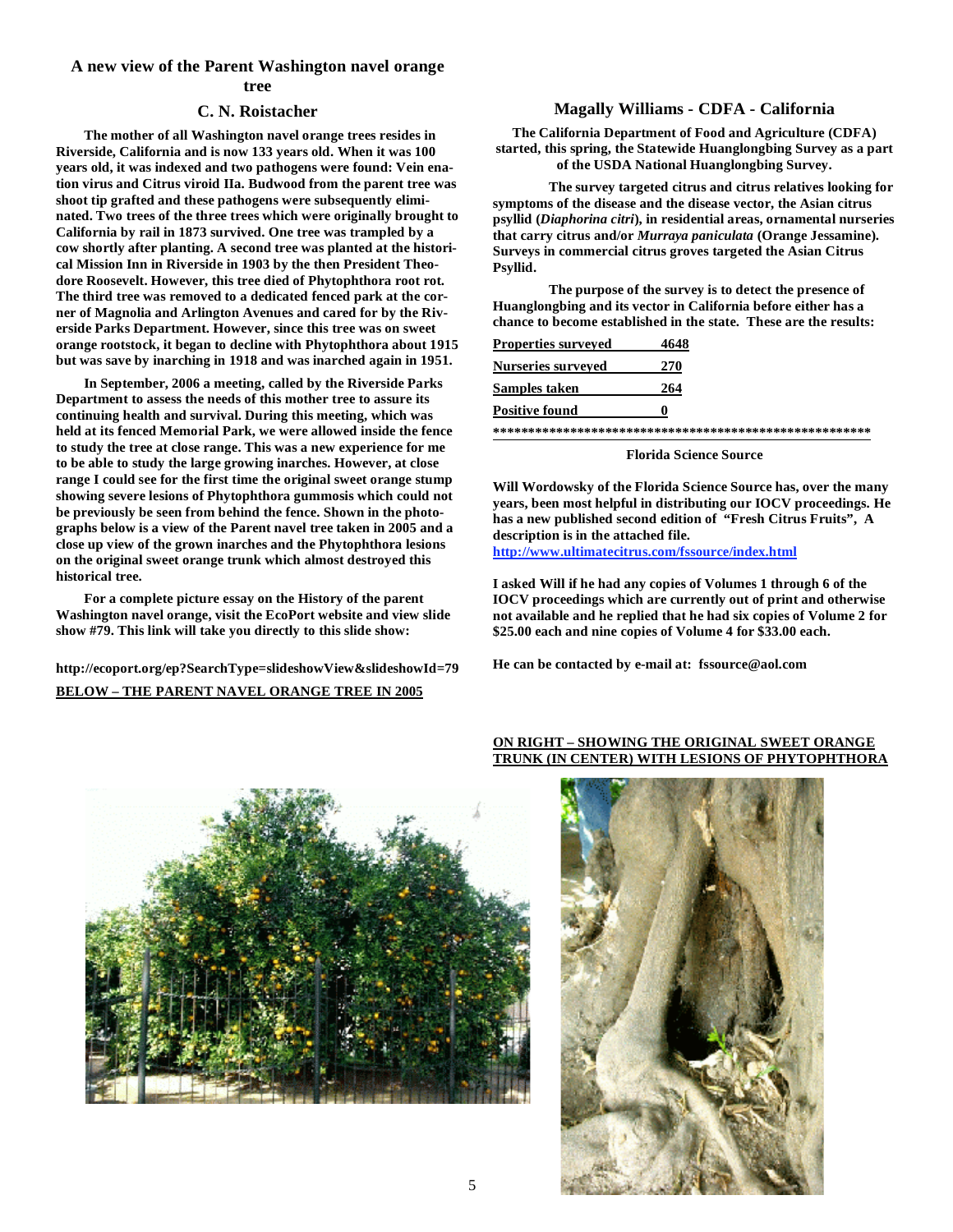# **Detection of tristeza in Calabria, Italy Giuliana Albanese and Vincenzo Palmeri Universitàà Mediterranea di Reggio Calabria-Italys**

 **After the recent detection of hundred 'Fortune' mandarin and satsuma trees affected by citrus tristeza virus (CTV) in the Region of Calabria (South-Italy) (Caruso** *et al.,* **Informatore Fitopatologico 2006, 5-6), the local administration has financed a 3 year (2006-2009) program aimed at improving screening, prevention and eradication of CTV in this area. In order to identify location and level of CTV infestation in citrus nurseries and commercial plantings, a survey, conducted by the Department of "Gestione dei Sistemi Agrari e Forestali" (GESAF), Università** *Mediterranea*  **di Reggio Calabria, in collaboration with CRA-Istituto Sperimentale per la Patologia Vegetale, Roma, has been set up since June, 2006.** 

 **Up to this date, about 2,000 samples, each composed by five different trees, were harvested in the four main citrus-growing areas of Calabria. Samples were assayed for presence of CTV by DAS-ELISA. All samples from citrus nurseries were CTV-free. Among commercial plantings, only 18 samples of 'Moro', 'Navelina', 'Ovale', 'Washington Navel' sweet orange, and satsuma, all grafted on sour orange and collected in citrus orchards of the Reggio Calabria Province, were positive. Of note, these CTV-infections were found in the same area where a previous infection** *focus* **had been described thus, suggesting aphid transmission of the virus in the field. By contrast, no infection was found in the other four Calabrian Provinces.** 

 **In the meanwhile, a survey on CTV-vectors in Calabrian citrus-growing is in progress to identify citrus aphid species and to characterize the pathosystem of CTV spread.** *Aphis gossypii, Myzus persicae* **and** *Toxoptera aurantii* **were the most common species detected; as expected,** *Toxoptera citricida* **was not found.** 

# **\*\*\*\*\*\*\*\*\*\*\*\*\*\*\*\*\*\*\*\*\*\*\*\*\*\*\*\*\*\*\*\*\*\*\*\*\*\*\*\*\*\*\*\*\*\*\*\*\*\*\***

#### **Below - transgenic resistance to Citrus canker - Mirkov**

Cropefrod C. (Liver, "Bio Red." Inoculated with Citrus Exclusion Content

.<br>San transacrite

**Francisco** In



#### **AVAILABLE PROCEEDINGS OF THE IOCV Federal ID No. (FIDN) 51 014 8324 INVOICE**  DATE: NAME: **ADDRESS: \_\_\_\_\_\_\_\_\_\_\_\_\_\_\_\_\_\_\_\_\_\_\_\_\_\_\_\_\_\_\_\_\_\_\_\_\_\_ FOR:\_\_\_\_\_\_\_\_\_\_\_\_\_\_\_\_\_\_\_\_\_\_\_\_\_\_\_\_\_\_\_\_\_\_\_\_\_\_\_\_ AMOUNT: US\$\_\_\_\_\_\_\_\_\_ By surface mail By air mail Volume Price Ship Total Ship Total US\$ US\$ US\$ US\$ US\$ 7 \_\_\_\_\_\_15.00 4.00 19.00 15.00 30.00 8 \_\_\_\_\_\_30.00 5.00 35.00 15.00 45.00 9 \_\_\_\_\_\_30.00 5.00 35.00 20.00 50.00**  10  $30.00 \t5.00 \t35.00$  20.00 **11 \_\_\_\_\_\_35.00 5.00 40.00 20.00 55.00 12 \_\_\_\_\_\_35.00 5.00 40.00 20.00 55.00 13 \_\_\_\_\_\_40.00 5.00 45.00 20.00 60.00 14 \_\_\_\_\_\_40.00 5.00 45.00 20.00 60.00 15 \_\_\_\_\_\_40.00 5.00 45.00 20.00 60.00**



 **(15th Proceedings to be available shortly TOTAL: Surface total \_\_\_\_ Air total \_\_\_\_\_** 

**For those wishing to order a complete set of volumes 7 through 15 for personal use or library a very reduced price is offered - contact C. Roistacher** 

**Payments can be made by VISA (see application belowright) or by International Money Order or International draft payable to:** *INTERNATIONAL ORGANIZATION OF CIT-RUS VIROLOGISTS -* 

 *(Payments can also be made by checks on US banks only)* 

*Send to:*

**Chester N. Roistacher, Secretary/Treasurer, IOCV Dept. Plant Pathology, University of California Riverside, CA 92521-0122 USA** 

**NOTE TO MEMBERS - E-MAIL ADDRESS UPDATE -- PLEASE SEND YOUR UPDATED E-MAIL ADDRESS** 

**TO C. N. ROISTACHER - chetroist@charter.net Fax: (951) 827-4398**